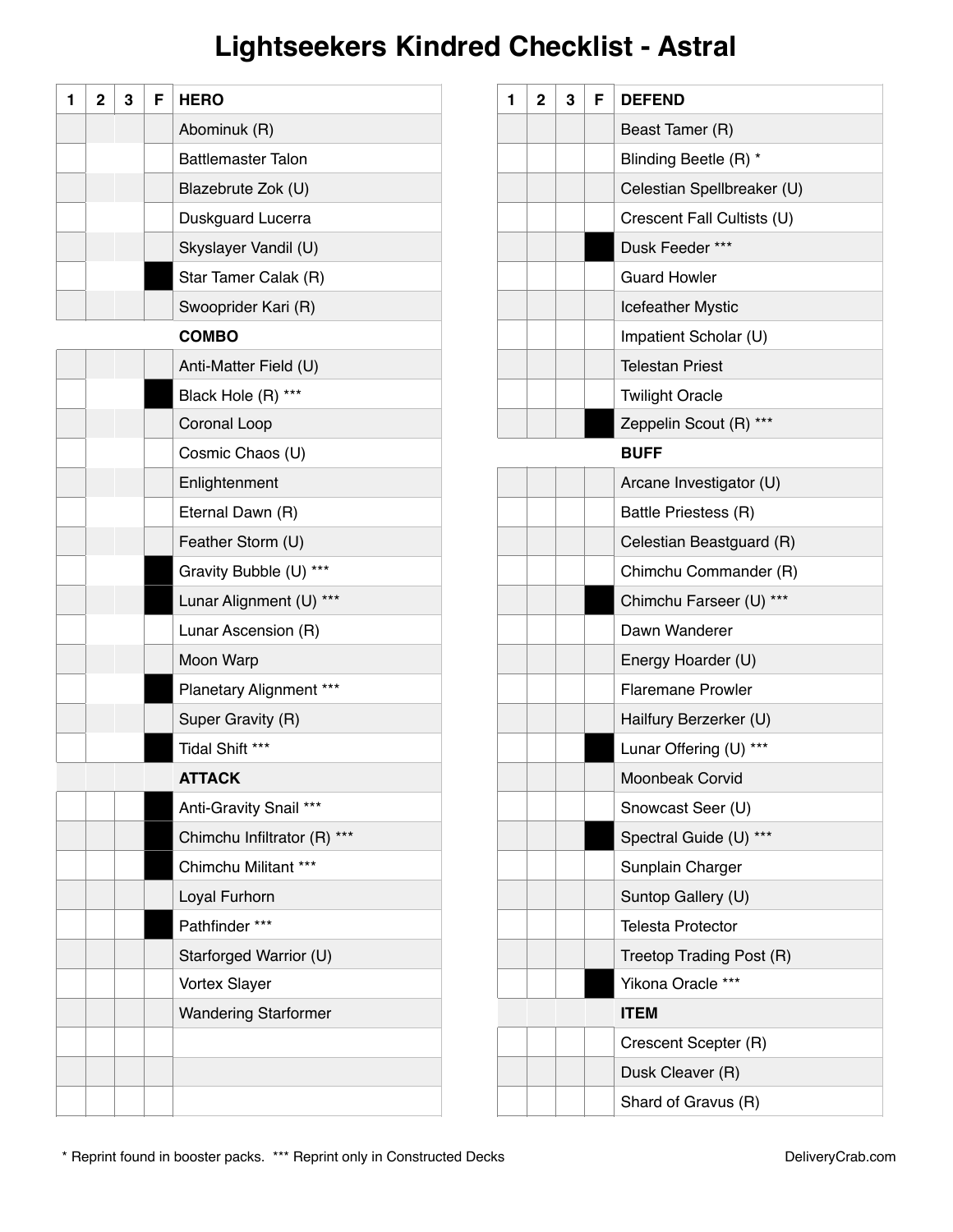# **Lightseekers Kindred Checklist - Dread**

| 1 | $\mathbf{2}$ | 3 | F | <b>HERO</b>                    |
|---|--------------|---|---|--------------------------------|
|   |              |   |   | Benshi (R)                     |
|   |              |   |   | Deathshifter Zaleen (R)        |
|   |              |   |   | Lord Blightveil                |
|   |              |   |   | Mamba the Oracle (U)           |
|   |              |   |   | Muddybrew (R)                  |
|   |              |   |   | Talia Shadeborn (U)            |
|   |              |   |   | Xile                           |
|   |              |   |   | <b>COMBO</b>                   |
|   |              |   |   | Contamination (R)              |
|   |              |   |   | Death Shroud                   |
|   |              |   |   | Devour Soul ***                |
|   |              |   |   | Drain Life (U) ***             |
|   |              |   |   | Horrific Manifestation (U) *** |
|   |              |   |   | Living Shadows (R)             |
|   |              |   |   | Poison Spray                   |
|   |              |   |   | Raising the Dead (R)           |
|   |              |   |   | Rigor Mortis ***               |
|   |              |   |   | Shadow Form (U)                |
|   |              |   |   | <b>Sickly Touch</b>            |
|   |              |   |   | Soul Wail (U)                  |
|   |              |   |   | Toxic Haunt (R) ***            |
|   |              |   |   | Venom Veins (U)                |
|   |              |   |   | ATTACK                         |
|   |              |   |   | <b>Blight Wraith</b>           |
|   |              |   |   | <b>Bloodpact Redeemer</b>      |
|   |              |   |   | <b>Cauldron Wraith</b>         |
|   |              |   |   | Corrupted Spirit ***           |
|   |              |   |   | Crude Exterminator (U)         |
|   |              |   |   | <b>Dusktalon Assassin</b>      |
|   |              |   |   | Shadow Puppet ***              |
|   |              |   |   |                                |
|   |              |   |   |                                |
|   |              |   |   |                                |
|   |              |   |   |                                |

| 1 | $\mathbf 2$ | 3 | F | <b>DEFEND</b>          |
|---|-------------|---|---|------------------------|
|   |             |   |   | Life Leecher           |
|   |             |   |   | <b>Necro Dreadling</b> |
|   |             |   |   | Umbron Sergeant (U)    |
|   |             |   |   | <b>BUFF</b>            |
|   |             |   |   | Abyss Shade            |
|   |             |   |   | Bone Reaper ***        |
|   |             |   |   | <b>Covetous Shade</b>  |
|   |             |   |   | <b>Fallen Guardian</b> |
|   |             |   |   | Fortune Master (U)     |
|   |             |   |   | Graveyard (R) *        |
|   |             |   |   | Gurgling Ooze (R) ***  |
|   |             |   |   | Pestilent Specter (U)  |
|   |             |   |   | Plague Bringer (U)     |
|   |             |   |   | Poised Mercenary (R)   |
|   |             |   |   | Roaming Zombie         |
|   |             |   |   | Sacred Mausoleum (U)   |
|   |             |   |   | Sacrificial Pit (R)    |
|   |             |   |   | Shadow Supplier ***    |
|   |             |   |   | Shadowy Grave (R) ***  |
|   |             |   |   | Shambler ***           |
|   |             |   |   | <b>Skeletal Rider</b>  |
|   |             |   |   | <b>Spectral Widow</b>  |
|   |             |   |   | Stalking Cipid (U) *** |
|   |             |   |   | Tombstone Carver (U)   |
|   |             |   |   | Umbron Necrolord (R)   |
|   |             |   |   | Umbron Terrorguard (U) |
|   |             |   |   | Veil Rider (R)         |
|   |             |   |   | Vilebrew Hexer (R)     |
|   |             |   |   | Wall of Bones (U) ***  |
|   |             |   |   | Watchrest Traitor (U)  |
|   |             |   |   | <b>ITEM</b>            |
|   |             |   |   | Scroll of Yiama (R)    |
|   |             |   |   | Venom Soaker (R)       |
|   |             |   |   | Vezirus' Crown (R)     |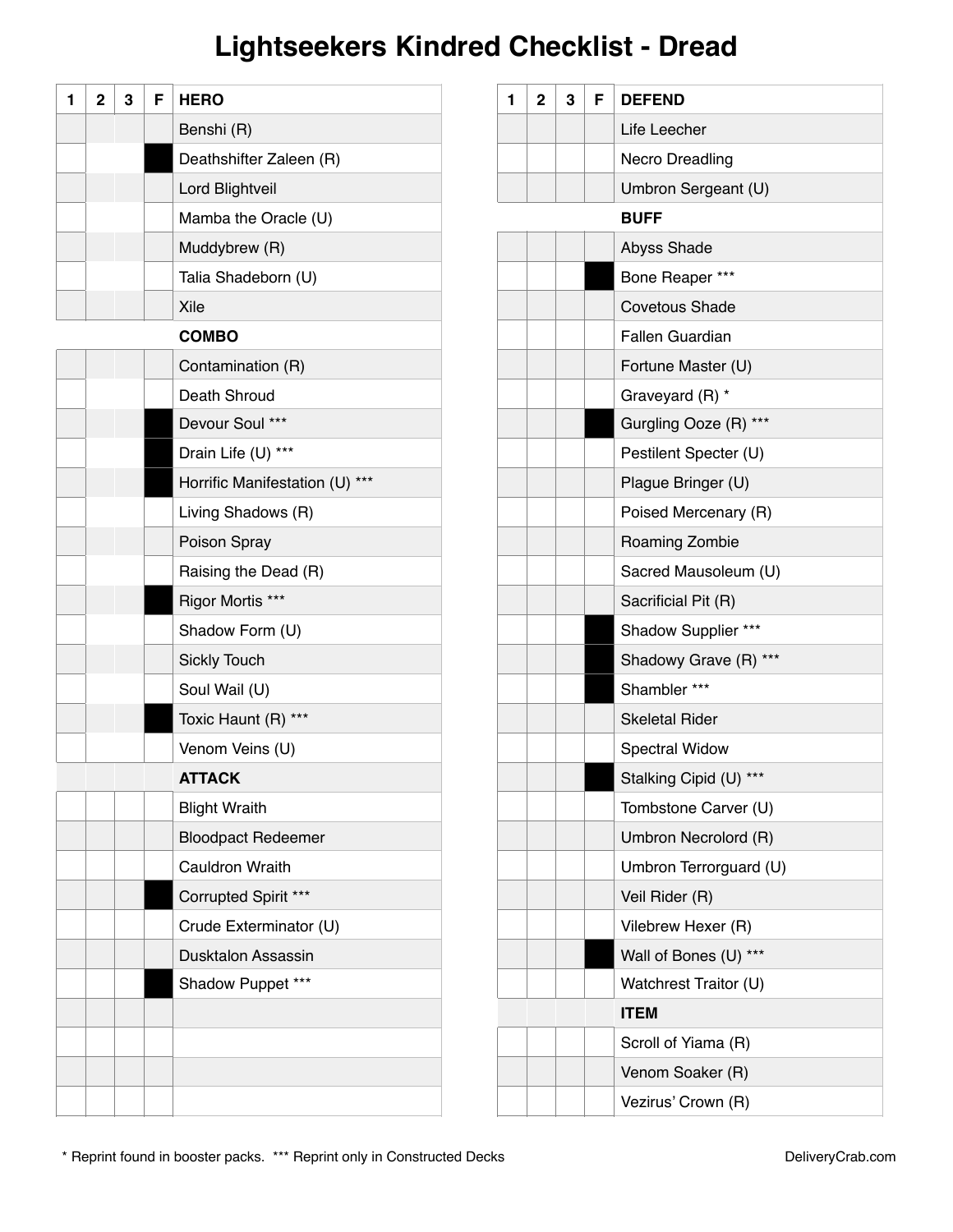# **Lightseekers Kindred Checklist - Mountain**

| 1 | $\mathbf{2}$ | 3 | F | <b>HERO</b>                  |
|---|--------------|---|---|------------------------------|
|   |              |   |   | Charnokite                   |
|   |              |   |   | Cinderbranch (R)             |
|   |              |   |   | Etta of the Depths (R)       |
|   |              |   |   | Gemforger Gron (U)           |
|   |              |   |   | Howlock the Founder (R)      |
|   |              |   |   | <b>Totemic</b>               |
|   |              |   |   | Tyranos (U)                  |
|   |              |   |   | <b>COMBO</b>                 |
|   |              |   |   | Crushing Blow (U) ***        |
|   |              |   |   | Fiery Weapons (U)            |
|   |              |   |   | Inferno ***                  |
|   |              |   |   | <b>Molten Fists</b>          |
|   |              |   |   | Prismatic Armor (R)          |
|   |              |   |   | <b>Radiant Flame</b>         |
|   |              |   |   | Reborn from Ashes (R)        |
|   |              |   |   | Recarving (U)                |
|   |              |   |   | Rockhide Revenge (U) ***     |
|   |              |   |   | Rupture (R)                  |
|   |              |   |   | Scorched Earth (R) ***       |
|   |              |   |   | Searing Beam                 |
|   |              |   |   | Stream of Tantos ***         |
|   |              |   |   | Taming the Earth (U)         |
|   |              |   |   | ATTACK                       |
|   |              |   |   | Crystal Bat ***              |
|   |              |   |   | Crystal Leech ***            |
|   |              |   |   | Flameborn Tusker             |
|   |              |   |   | Flamechained Warrior (R) *** |
|   |              |   |   | <b>Kreebal Pyromancers</b>   |
|   |              |   |   | Lava Tamer                   |
|   |              |   |   | Mudslinger (U)               |
|   |              |   |   | Pyro Fiend (U)               |
|   |              |   |   | <b>Siphoning Construct</b>   |
|   |              |   |   |                              |
|   |              |   |   |                              |

| 1 | $\overline{2}$ | 3 | F | <b>DEFEND</b>             |
|---|----------------|---|---|---------------------------|
|   |                |   |   | Boulder Feast ***         |
|   |                |   |   | Catalytic Crystalite      |
|   |                |   |   | Colossi Idols             |
|   |                |   |   | Everok Trader (U)         |
|   |                |   |   | Gemfused Builder (U)      |
|   |                |   |   | Magma Potter (U)          |
|   |                |   |   | Rockbound Guardian        |
|   |                |   |   | <b>BUFF</b>               |
|   |                |   |   | Colossi Gateway (U)       |
|   |                |   |   | Crystal Warper (R)        |
|   |                |   |   | Draga Scorcher ***        |
|   |                |   |   | Enchanted Soil (R) *      |
|   |                |   |   | Everok Architect (U)      |
|   |                |   |   | <b>Everok Channeler</b>   |
|   |                |   |   | <b>Exteria Fabricator</b> |
|   |                |   |   | Flamechained Inferno (R)  |
|   |                |   |   | Geode Hut                 |
|   |                |   |   | Grand Statue (R)          |
|   |                |   |   | Lava Pools (R)            |
|   |                |   |   | Molten Terror (U)         |
|   |                |   |   | Mountain Breaker (R)      |
|   |                |   |   | Mountain Fort (U) ***     |
|   |                |   |   | Prism Cannon ***          |
|   |                |   |   | Rickety Mine (R) ***      |
|   |                |   |   | <b>Smoldering Bruiser</b> |
|   |                |   |   | Steadfast Beacon (U)      |
|   |                |   |   | Swift Pyri                |
|   |                |   |   | <b>ITEM</b>               |
|   |                |   |   | Encrusted Shield (R)      |
|   |                |   |   | Flame Claws (R)           |
|   |                |   |   | Imbued Breastplate (R)    |
|   |                |   |   |                           |
|   |                |   |   |                           |
|   |                |   |   |                           |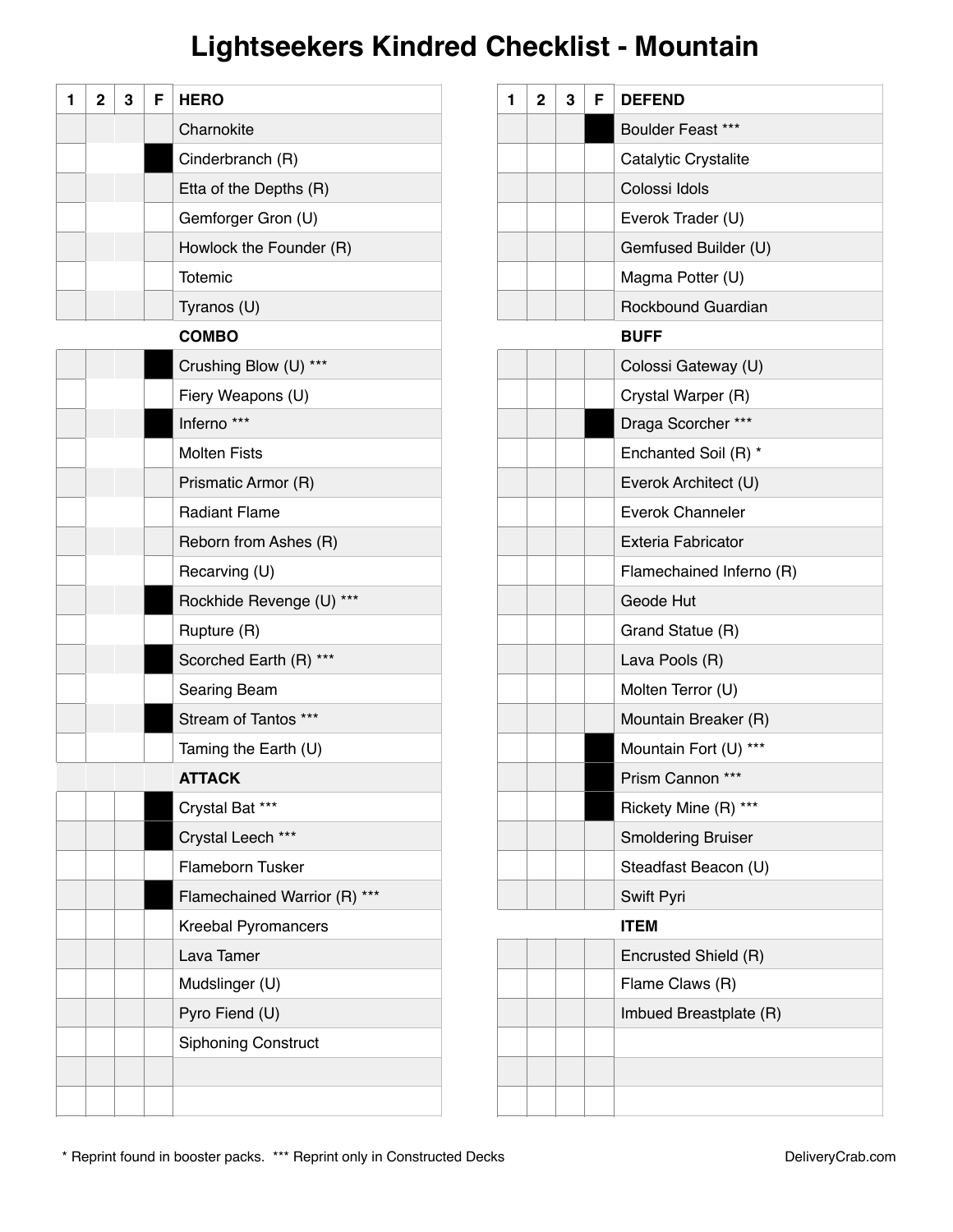# **Lightseekers Kindred Checklist - Nature**

| 1 | $\overline{2}$ | 3 | F. | <b>HERO</b>                   |
|---|----------------|---|----|-------------------------------|
|   |                |   |    | Arcmoss of Moondell (R)       |
|   |                |   |    | <b>Fraxinus Pinehusk</b>      |
|   |                |   |    | Hivebark (U)                  |
|   |                |   |    | Hiveking Ixxa (R)             |
|   |                |   |    | Hivequeen Axxi (R)            |
|   |                |   |    | Leafnite                      |
|   |                |   |    | Spikechief Jolokia (U)        |
|   |                |   |    | <b>COMBO</b>                  |
|   |                |   |    | Beast Within (R) ***          |
|   |                |   |    | Call of the Wild              |
|   |                |   |    | Camouflage                    |
|   |                |   |    | Grappling Roots (U)           |
|   |                |   |    | Hive Mind (R)                 |
|   |                |   |    | Nature's Fury (U)             |
|   |                |   |    | Oaken Symbiosis (R)           |
|   |                |   |    | Spirit Boon                   |
|   |                |   |    | Spiritual Turmoil ***         |
|   |                |   |    | Stampede (U)                  |
|   |                |   |    | Territorial Dominance (U) *** |
|   |                |   |    | Tree Whispers (R)             |
|   |                |   |    | Treetop Tribunal (U) ***      |
|   |                |   |    | Vine Lash ***                 |
|   |                |   |    | <b>ATTACK</b>                 |
|   |                |   |    | Duskbloom Burrower (U)        |
|   |                |   |    | Feasting Skeetos (U)          |
|   |                |   |    | Leafspine Hunter (U)          |
|   |                |   |    | Oakthorn Rider                |
|   |                |   |    | Reckless Spirit ***           |
|   |                |   |    | Spineback Stockjaw            |
|   |                |   |    | Spirit Mob ***                |
|   |                |   |    | <b>Telestan Purifier</b>      |
|   |                |   |    |                               |
|   |                |   |    |                               |
|   |                |   |    |                               |

| 1 | $\mathbf 2$ | 3 | F | <b>DEFEND</b>                |
|---|-------------|---|---|------------------------------|
|   |             |   |   | <b>Ashwood Nurturer</b>      |
|   |             |   |   | Canopy Creeper               |
|   |             |   |   | Cipid Spawner (U)            |
|   |             |   |   | Spinebark Forager (R)        |
|   |             |   |   | Spirit of Balance (R)        |
|   |             |   |   | Supply Carrier (U)           |
|   |             |   |   | <b>BUFF</b>                  |
|   |             |   |   | Beast Caller (U)             |
|   |             |   |   | Bloomback Draga (R)          |
|   |             |   |   | <b>Bramblespike Hunter</b>   |
|   |             |   |   | Cipid Queen (R)              |
|   |             |   |   | Citadel Musician             |
|   |             |   |   | Egg Chamber (U)              |
|   |             |   |   | Feral Spirit (R)             |
|   |             |   |   | Fungal Medium (U) ***        |
|   |             |   |   | Hungry Behemoth (R) ***      |
|   |             |   |   | Insect Swarm (R) *           |
|   |             |   |   | <b>Invigorating Stinkcap</b> |
|   |             |   |   | Lumbering Behemoth           |
|   |             |   |   | Mantix Hatchlings (U) ***    |
|   |             |   |   | Mantix Tunneler ***          |
|   |             |   |   | Mossridge Defender ***       |
|   |             |   |   | Overlook Defender (U)        |
|   |             |   |   | Spectral Mantix (R) ***      |
|   |             |   |   | Stumpdrift Shaman ***        |
|   |             |   |   | <b>Vicious Scalefang</b>     |
|   |             |   |   | Wildgrowth                   |
|   |             |   |   | Woods of Confusion (U)       |
|   |             |   |   | <b>Zealfang Mob</b>          |
|   |             |   |   | <b>ITEM</b>                  |
|   |             |   |   | Duskglade Tome (R)           |
|   |             |   |   | Eagle-Beak Bow (R)           |
|   |             |   |   | Pearl of Ashwood (R)         |
|   |             |   |   |                              |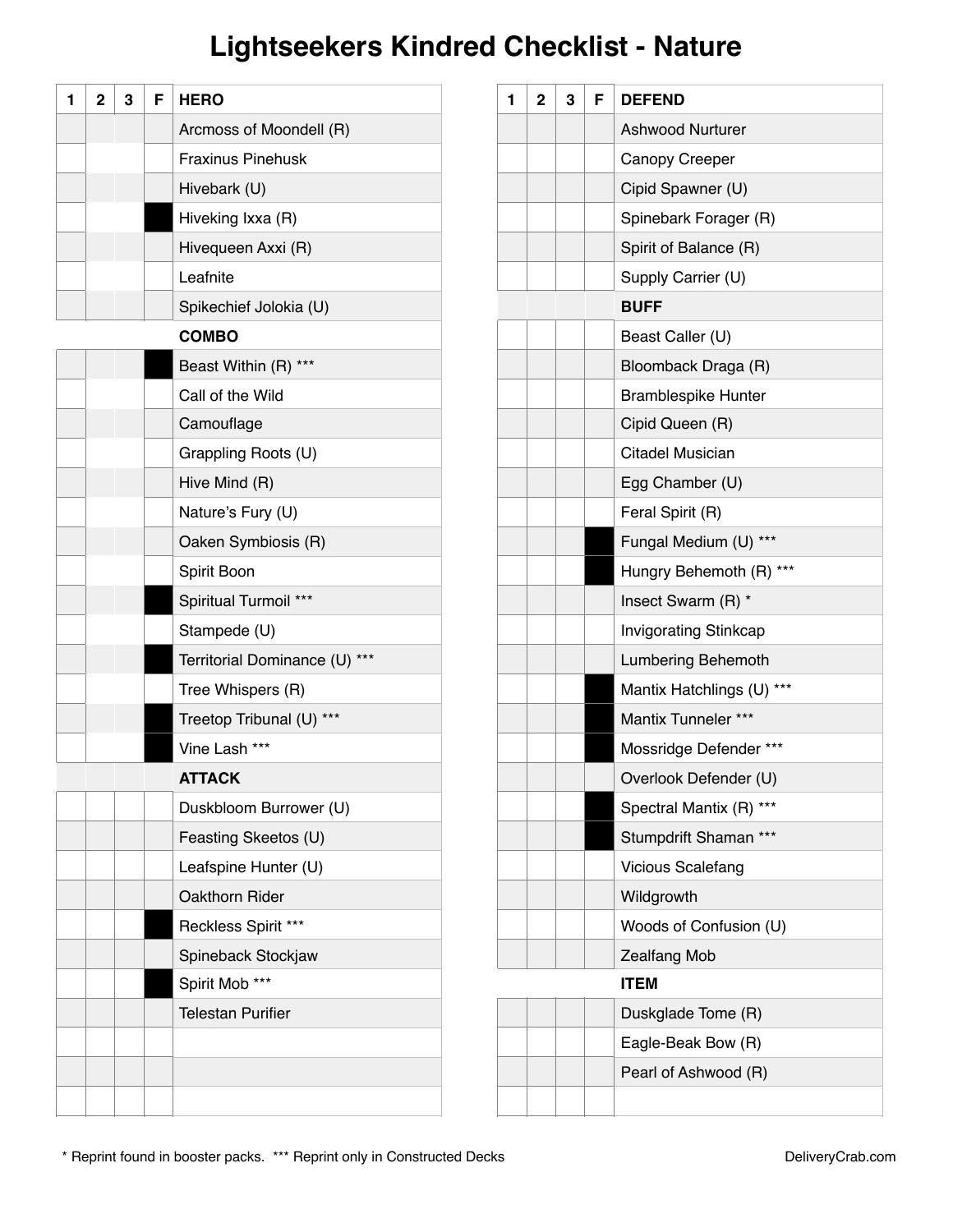# **Lightseekers Kindred Checklist - Storm**

| 1 | $\mathbf{2}$ | 3 | F | <b>HERO</b>                 |
|---|--------------|---|---|-----------------------------|
|   |              |   |   | Ashento (R)                 |
|   |              |   |   | Kweetu (R)                  |
|   |              |   |   | Lone Shark Reefi (U)        |
|   |              |   |   | Morani the Windshear        |
|   |              |   |   | Navigator Scuttle (R)       |
|   |              |   |   | Shoal-Slayer Basko (U)      |
|   |              |   |   | Sparksail 2.0               |
|   |              |   |   | <b>COMBO</b>                |
|   |              |   |   | <b>Chain Lightning</b>      |
|   |              |   |   | Cold Snap (U) ***           |
|   |              |   |   | <b>Crackling Torrent</b>    |
|   |              |   |   | Crushing Rapids (R)         |
|   |              |   |   | Electric Hail (R)           |
|   |              |   |   | Elemental Surge (R)         |
|   |              |   |   | Murky Waters ***            |
|   |              |   |   | Nimbus Crash (U) ***        |
|   |              |   |   | Rolling Thunder (R) ***     |
|   |              |   |   | Shifting Winds (U)          |
|   |              |   |   | Storm Strike (U)            |
|   |              |   |   | Storm Wall ***              |
|   |              |   |   | <b>Thunder Party</b>        |
|   |              |   |   | Whirlwind (U)               |
|   |              |   |   | ATTACK                      |
|   |              |   |   | Dust King                   |
|   |              |   |   | Heroic Starfish ***         |
|   |              |   |   | Impressed Sludgefin (U) *** |
|   |              |   |   | <b>Kreebal Warcrier</b>     |
|   |              |   |   | Living Cloud ***            |
|   |              |   |   | Spark Wisp ***              |
|   |              |   |   | Summoner of Storms          |
|   |              |   |   | Supercharged Twister (U)    |
|   |              |   |   | <b>Thunder Brewer</b>       |
|   |              |   |   | <b>Volt Vandal</b>          |
|   |              |   |   |                             |

| 1 | $\mathbf{2}$ | 3 | F | <b>DEFEND</b>            |
|---|--------------|---|---|--------------------------|
|   |              |   |   | <b>Drenching Droplet</b> |
|   |              |   |   | Frenzied Zapper (U)      |
|   |              |   |   | <b>Lushlost Pond</b>     |
|   |              |   |   | <b>BUFF</b>              |
|   |              |   |   | Angered Shockfin (R)     |
|   |              |   |   | Broken Dam (R) ***       |
|   |              |   |   | Bubble Fish ***          |
|   |              |   |   | Bubble Gnasher (R)       |
|   |              |   |   | Cyclone Tamer (U)        |
|   |              |   |   | Deluge Drifter (U)       |
|   |              |   |   | Fearless Diver (U)       |
|   |              |   |   | Greedy Gasbag            |
|   |              |   |   | Guard Snail (R) *        |
|   |              |   |   | Lightning Conduit (U)    |
|   |              |   |   | Mari Bard (R) ***        |
|   |              |   |   | Octopuff Oracle          |
|   |              |   |   | Raging River (U)         |
|   |              |   |   | Royal Wind Runner (U)    |
|   |              |   |   | <b>Safety Crab</b>       |
|   |              |   |   | Stratus Swooptail (R)    |
|   |              |   |   | <b>Swirling Purifier</b> |
|   |              |   |   | Thunder Slug ***         |
|   |              |   |   | Thunderbill (R)          |
|   |              |   |   | Turbine Waste (U) ***    |
|   |              |   |   | <b>Vortex Charger</b>    |
|   |              |   |   | Vortex Plains (U)        |
|   |              |   |   | Wild Wind Runner (R)     |
|   |              |   |   | <b>ITEM</b>              |
|   |              |   |   | Festival Mask (R)        |
|   |              |   |   | Storm Blaster (R)        |
|   |              |   |   | Tear of Brini (R)        |
|   |              |   |   |                          |
|   |              |   |   |                          |
|   |              |   |   |                          |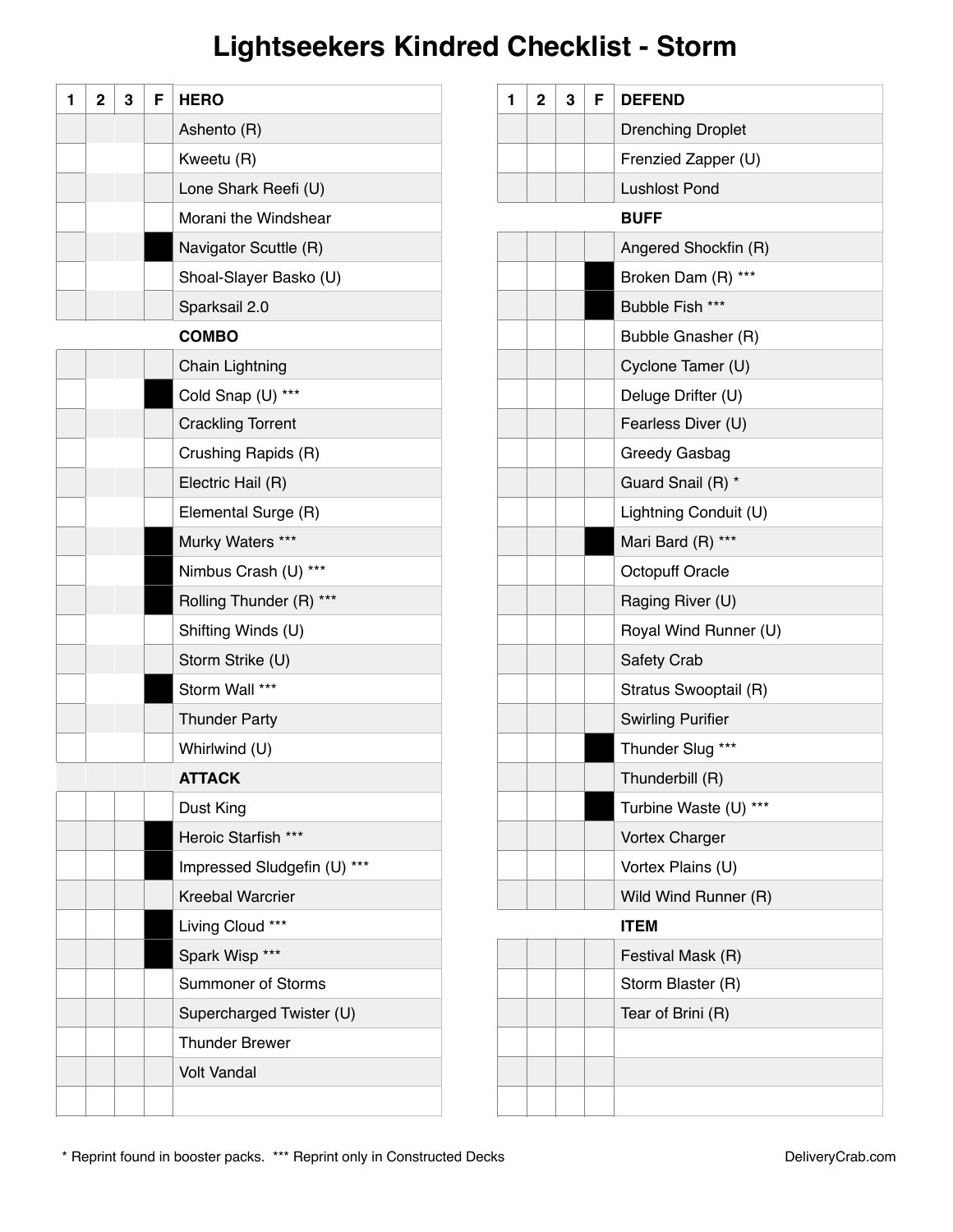# **Lightseekers Kindred Checklist - Tech**

| 1 | $\overline{2}$ | 3 | F | <b>HERO</b>                |
|---|----------------|---|---|----------------------------|
|   |                |   |   | D.A.G. Battlescout (R)     |
|   |                |   |   | Deadeye Gryma (R)          |
|   |                |   |   | Gatox the Reckless (R)     |
|   |                |   |   | Pacemaker Brox             |
|   |                |   |   | Rozzo (U)                  |
|   |                |   |   | Slaxx the Eternal (U)      |
|   |                |   |   | <b>Trigux Ironscale</b>    |
|   |                |   |   | <b>COMBO</b>               |
|   |                |   |   | Anti-Magic Pulse (R)       |
|   |                |   |   | <b>Blast Sequence</b>      |
|   |                |   |   | Blast Shield (R)           |
|   |                |   |   | Body Morph ***             |
|   |                |   |   | Chrono Dash (R)            |
|   |                |   |   | Contra Bubble (U) ***      |
|   |                |   |   | Higz's Fusion (U)          |
|   |                |   |   | <b>Mechanical Momentum</b> |
|   |                |   |   | Nitro Heal ***             |
|   |                |   |   | Nuke $(R)$ ***             |
|   |                |   |   | Piston Punch (U)           |
|   |                |   |   | <b>Reactor Overdrive</b>   |
|   |                |   |   | Smart Bomb (U) ***         |
|   |                |   |   | Turbo Sphere (U)           |
|   |                |   |   | <b>ATTACK</b>              |
|   |                |   |   | <b>Blast Bot</b>           |
|   |                |   |   | C25 Combat Warper          |
|   |                |   |   | Chrono Moth ***            |
|   |                |   |   | Crazed Bomber ***          |
|   |                |   |   | <b>Scrapworks Bruiser</b>  |
|   |                |   |   | <b>Slipscale Racer</b>     |
|   |                |   |   | Tyrax Mercenary ***        |
|   |                |   |   | Wrench Juggler (U)         |
|   |                |   |   |                            |
|   |                |   |   |                            |
|   |                |   |   |                            |

| 1 | $\overline{2}$ | 3 | F | <b>DEFEND</b>                |
|---|----------------|---|---|------------------------------|
|   |                |   |   | Blast-Fuelled Battery (U)    |
|   |                |   |   | <b>Careless Mechanic</b>     |
|   |                |   |   | Clockwork Construct (R) ***  |
|   |                |   |   | <b>Epoch Master</b>          |
|   |                |   |   | <b>Malfunctioning Sentry</b> |
|   |                |   |   | Scrap Scanner (U)            |
|   |                |   |   | Time-Shifter (R)             |
|   |                |   |   | Tyrax Fixer ***              |
|   |                |   |   | Tyrax Tuner (R)              |
|   |                |   |   | <b>BUFF</b>                  |
|   |                |   |   | Auto Scrapper (U)            |
|   |                |   |   | <b>Blastproof Defender</b>   |
|   |                |   |   | Bombling (U) ***             |
|   |                |   |   | Booby Trapper (U)            |
|   |                |   |   | Bot Launcher (R)             |
|   |                |   |   | Chain Reactor (U)            |
|   |                |   |   | Colossi Cannon (R) *         |
|   |                |   |   | Leaking Generator (R) ***    |
|   |                |   |   | Limb Replacer B6             |
|   |                |   |   | <b>Momentum Shifter</b>      |
|   |                |   |   | Ramparts ***                 |
|   |                |   |   | <b>Repair Bot</b>            |
|   |                |   |   | Robot Factory (R)            |
|   |                |   |   | Scatter Bot V01              |
|   |                |   |   | Tempo Meddler (U)            |
|   |                |   |   | Time Worm (U) ***            |
|   |                |   |   | Tyrax Gunner Guard (U)       |
|   |                |   |   | Unstable Scavenger (U)       |
|   |                |   |   | Zerenkov Cannon (R)          |
|   |                |   |   | <b>ITEM</b>                  |
|   |                |   |   | Fluxamo (R)                  |
|   |                |   |   | Portable Turret (R)          |
|   |                |   |   | Wrecking Gun (R)             |
|   |                |   |   |                              |